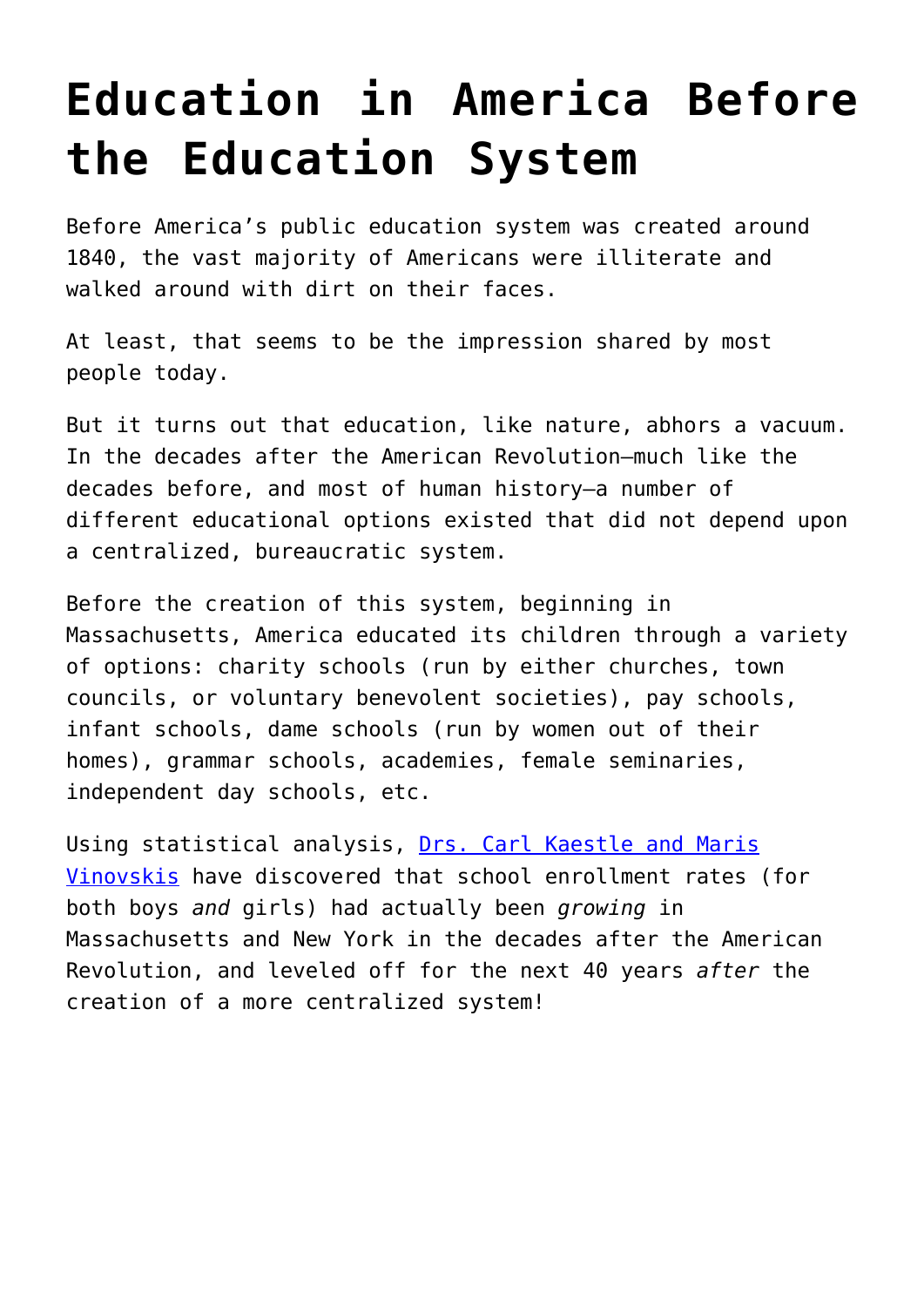

Figure 2.1. Percentage of persons under 20 years of age enrolled in Massachusetts

In addition, the years 1800 to 1830 saw a significant increase in length of the school year and average attendance.

One of the leading education scholars in the U.S., Dr. Charles Glenn of Boston University, describes the educational climate in early America as follows:

*"Popular—or elementary—schooling in Massachusetts in the years that followed the Revolution was provided by an assortment of local arrangements that do not fit into our present categories of 'public' and 'private' education. The schoolmaster might be hired by a town or district committee of citizens, or might set up school on his or her own initiative, especially in the larger communities. In either case, the school would be supported largely by the fees paid by parents, though various arrangements were made to pay the fees of the children of families for whom this would have been a burden…*

*The educational reformers of the 1830s and subsequent decades*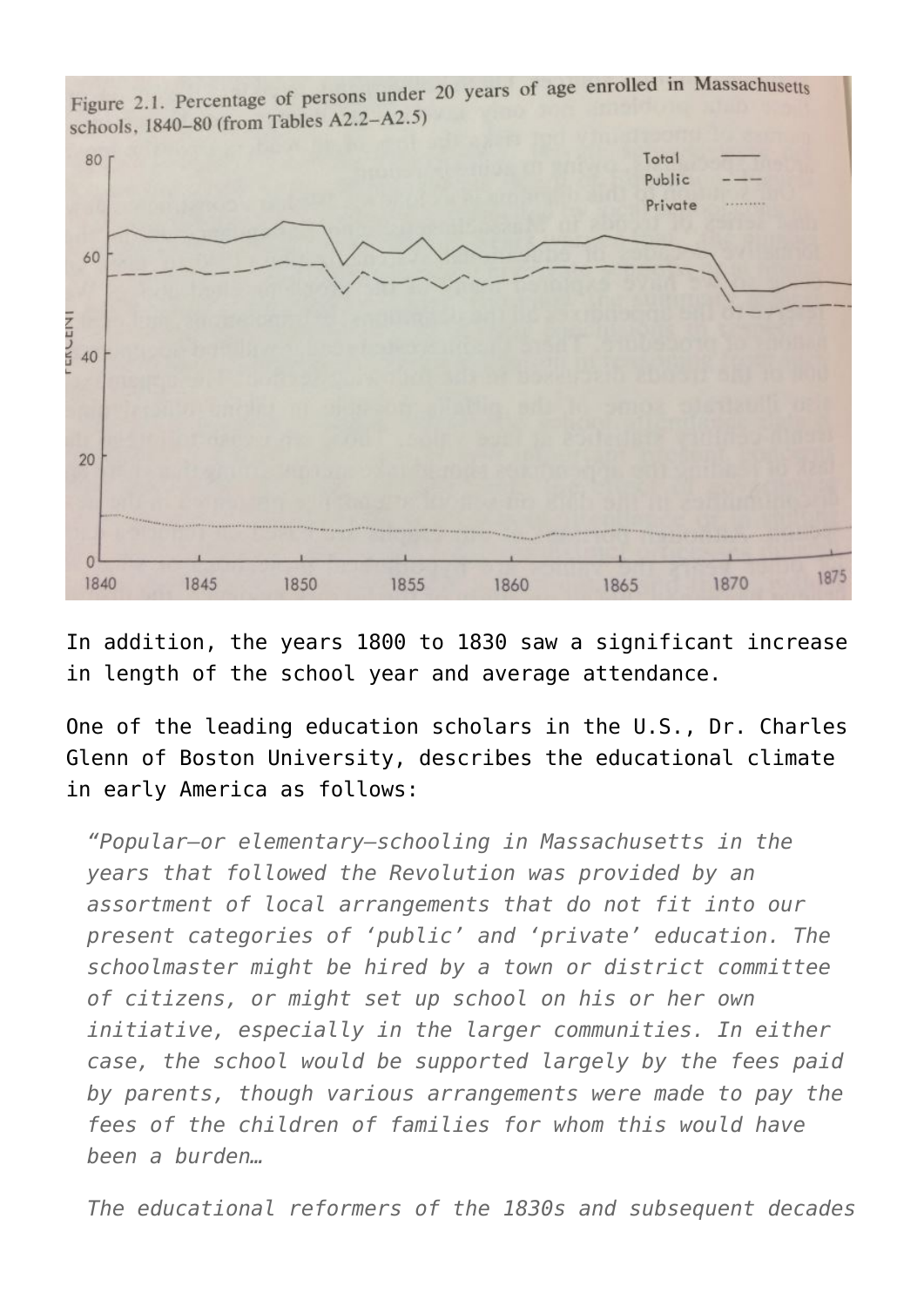*derided such arrangements for schooling as hopelessly inadequate, but recent research suggests that they were rather effective. Literacy and basic mathematical skills were nearly universal, and those students whose social status or natural ability made secondary education possible were prepared for such further study. It was effective, that is, in providing the instruction necessary for the farmer, craftsman, or small tradesman of the day and in laying a basis for further study for those who were in a position to go on."*

As Glenn explains, the shift to a centralized education system was largely fear-based. Horace Mann and the leaders of the Common School Movement successfully stirred up concerns among the public that large-scale immigration and too much educational diversity would destroy America's unity and sense of identity (sound familiar?).

Kaestle and Vinovskis' research led them to conclude that Americans before 1840 also cared very much about national unity and the preservation of the republic, "but believed that schooling in their society was ample and that most children received the kind of rudimentary intellectual and moral training the public theorists had in mind, even though much schooling was neither publicly controlled nor free."

I frequently remind people that "publicly-supported education" has always existed. But a highly centralized and bureaucratic public education system like the one we have today is a relatively recent phenomenon in history. And as history testifies, it's not necessary to ensure an educated public.

In fact, given [the widely-held belief](https://www.intellectualtakeout.org/blog/more-evidence-americas-education-system-getting-worse) that American education [has declined significantly in the past century](https://www.intellectualtakeout.org/blog/middle-school-reading-lists-100-years-ago-vs-today), one sometimes wonders if such a system might actually be an obstacle to public education.

—